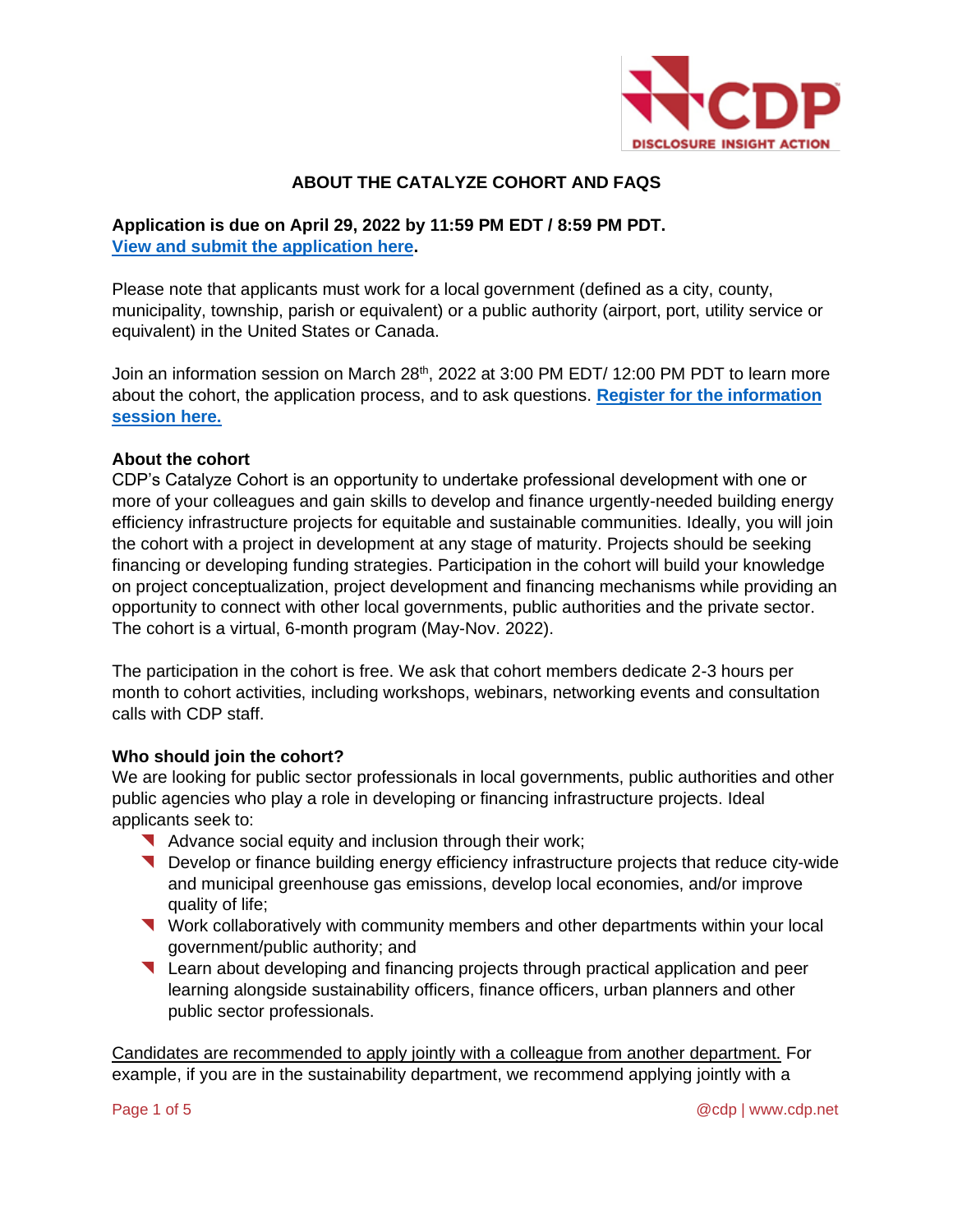

colleague from the Department of Finance, Department of Transportation, Department of Public Works or equivalents. The cohort is designed to partner multiple departments/functions to accelerate your ability to develop and finance climate and sustainability projects.

If you are unsure if this opportunity is the right fit, please reach out to us at [accelerator@cdp.net.](mailto:accelerator@cdp.net)

### **What kinds of projects can I work on as part of the cohort?**

Projects should be related to building energy efficiency infrastructure. These may include energy efficiency lighting, building retrofits, HVAC replacements, high-performance buildings, net-zero construction, distributed renewables and other types of projects that support your city's emission reduction, climate adaptation and resilience goals.

Projects should be seeking financing or developing funding strategies. You may be exploring public-private partnership models, green bonds, project finance or other financial mechanisms. The cohort program is not designed to support projects seeking 100% grant funding.

Projects in all stages of project development are suitable for the cohort. The objective of the cohort is to advance your projects towards financing and implementation while building your skills and capacity in project development and financing.

If you would like to discuss your projects with the CDP team, please contact [accelerator@cdp.net.](mailto:accelerator@cdp.net)

## **What support will be provided through participation in the cohort?**

The initiative will support city staff with the following resources:

- **Invitations to two virtual workshops, which will convene local governments, companies,** investors and other partners for networking and education;
- Opportunities to learn directly from corporations and investors across asset classes about their investment criteria;
- Opportunities to learn from local governments and public agencies across the U.S. and share your own expertise; and

### **What is the timeline for the cohort?**

Applications to join the cohort are due Friday, April  $29<sup>th</sup>$ . The cohort will run through Nov. 30, 2022. Workshops and webinars will be held throughout June to November.

| <b>Milestone</b>           | <b>Date</b>               |
|----------------------------|---------------------------|
| Cohort information session | March 28. Register here.  |
| Cohort application is due  | April 29                  |
| Virtual workshop 1         | July 11-12 <sup>th</sup>  |
| Webinar/networking         | August 29 <sup>th</sup>   |
| Virtual workshop 2         | October 3-4 <sup>th</sup> |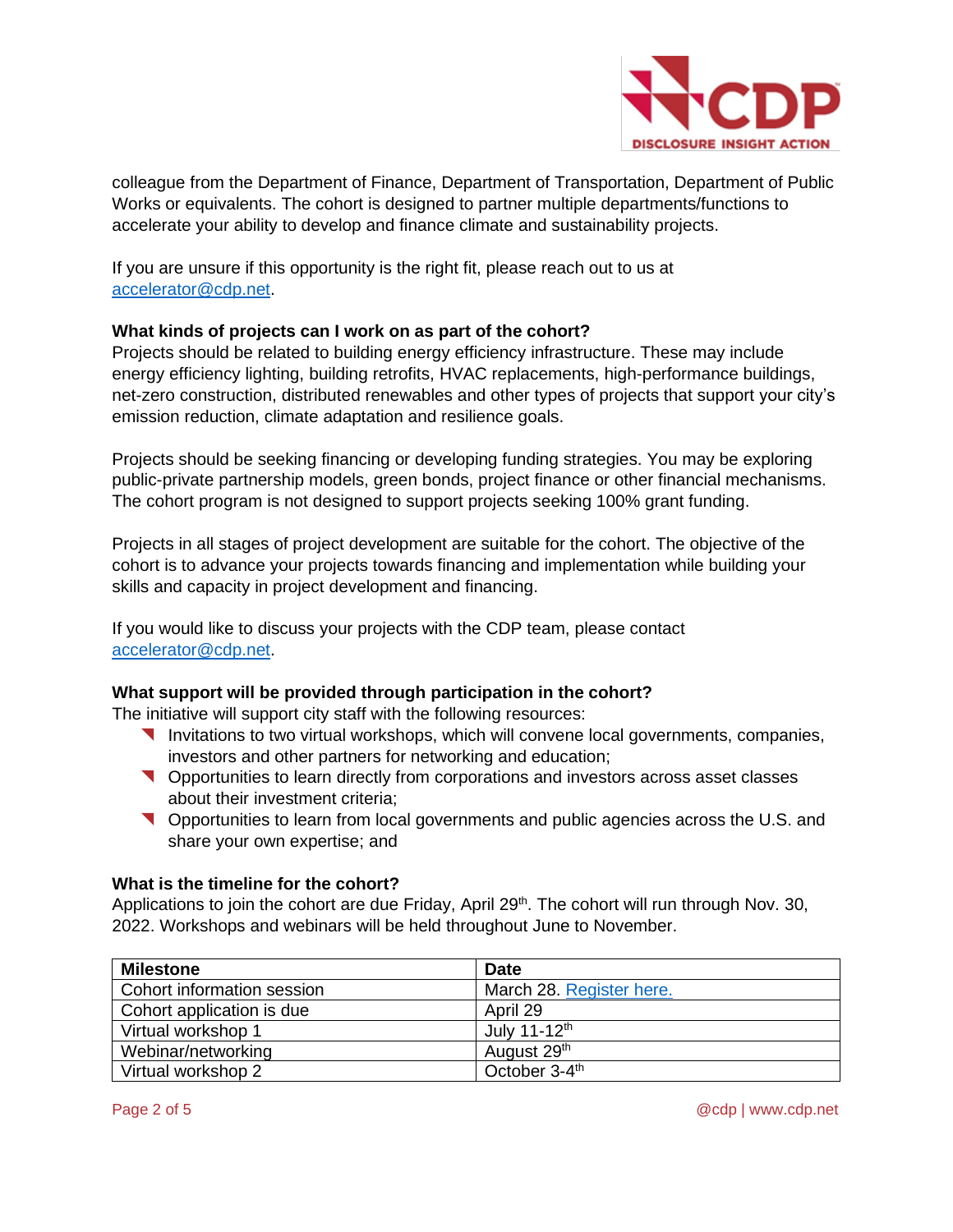

| Webinar/networking                   | ⊃tr<br>)ctober             |
|--------------------------------------|----------------------------|
| Cohort closing<br>. event/networking | $\tau$ th<br>ovember<br>NG |

#### **What is the programming content for the Catalyze Cohort?**

| 2022 Catalyze Cohort Programming | <b>Session</b>                               |
|----------------------------------|----------------------------------------------|
|                                  |                                              |
| July 11-12 <sup>th</sup>         |                                              |
| Workshop 1 (5 Sessions)          | Introductions                                |
|                                  | <b>Project Showcases - Local Governments</b> |
|                                  | <b>Project Showcases - Corporates</b>        |
|                                  | <b>Social Equity</b>                         |
|                                  | Networking                                   |
|                                  |                                              |
| August 29th                      |                                              |
| Webinar                          | TBD - Based on Cohort applications           |
|                                  |                                              |
| October $3-4$ <sup>th</sup>      |                                              |
| Workshop 2 (4 Sessions)          | <b>Financing Mechanisms</b>                  |
|                                  | <b>Solutions Landscape</b>                   |
|                                  | TBD - Participant survey post-first workshop |
|                                  | Networking                                   |
|                                  |                                              |
| October 17th                     |                                              |
| Webinar                          | TBD - Based on Cohort applications           |
|                                  |                                              |
| November 7th                     |                                              |
| Webinar                          | 2022 Catalyze Cohort Close-out               |
|                                  |                                              |

### **What are the expectations and requirements for participating in the cohort?**

Participants can expect to spend approximately 2-3 hours per month for 6 months on virtual events, consultative calls and learning about project development and finance. We expect participants to attend virtual workshops, which will provide learning and networking opportunities with both the public and private sector.

We require the following from participants:

- Commitment to advancing social equity through your work and through projects supported in this initiative;
- Commitment to cross-departmental collaboration and participation from at least two staff members;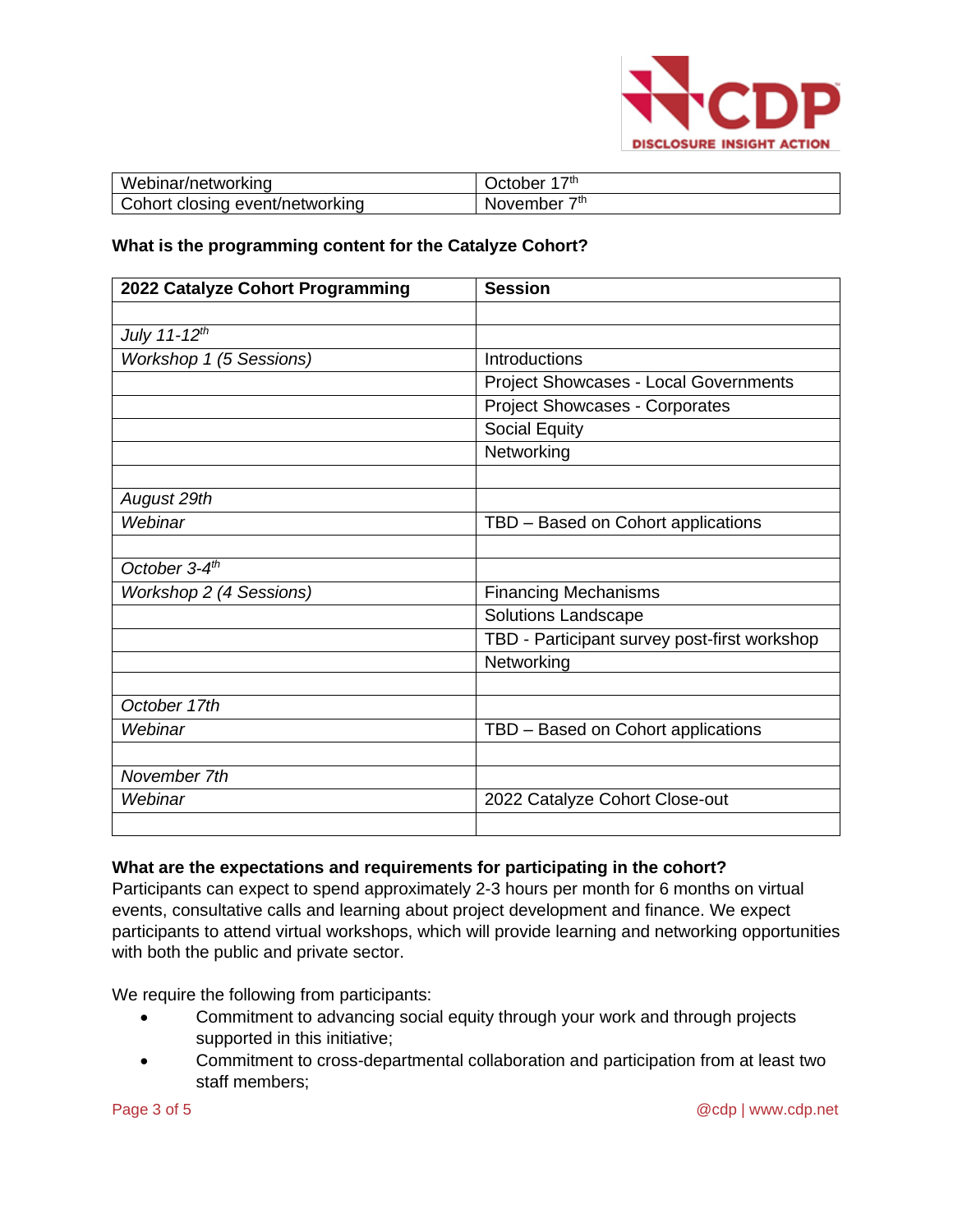

- ~2 hours per month dedicated to cohort activities; and
- Commitment to attend two virtual workshops.

# **Will my projects be financed?**

The objective of the cohort is to accelerate the implementation and financing of sustainable infrastructure projects through education, knowledge sharing, capacity building and project development. However, CDP cannot guarantee that your city's projects will be financed or ready for implementation by the end of the cohort program. CDP is not a project developer, brokerdealer, or municipal adviser.

### **How do I apply?**

Please submit this brief application by **April 29th, 2022 at 11:59 PM ET / 8:59 PM PT: <https://survey.alchemer.com/s3/6724279/Application-for-CDP-s-Catalyze-Cohort-2022>**

Applicants should apply jointly with a colleague from another department. For example, if you are in the sustainability department, we recommend applying jointly with a colleague from the Department of Finance, Department of Transportation, Department of Public Works or equivalents. Only one submission is needed for a joint application.

### **When will I hear back about my application?**

The CDP team will review your application and be in touch in late May and early June. The team may contact you with questions about your application during the evaluation process.

# **What if I am interested in participating but cannot meet the participation requirements?**  Please contact [accelerator@cdp.net.](mailto:accelerator@cdp.net)

**Can I participate in this Catalyze Cohort if I participated in the Catalyze Cohort last year?** Yes! The Catalyze Cohort will have new learning opportunities. Please [apply here.](https://survey.alchemer.com/s3/6724279/Application-for-CDP-s-Catalyze-Cohort-2022)

### **Who will attend the workshops?**

Local government sustainability officials, finance officials, representatives from corporations, investors, underwriters, social equity experts and other stakeholders needed to advance urban sustainability and climate projects.

# **How is the Catalyze Cohort related to CDP's Matchmaker program?**

[CDP's Matchmaker](https://www.cdp.net/en/cities/matchmaker) program aims to drive capital into urban climate projects by highlighting project information to investors through an online Matchmaker data platform. The cohort is focused on developing the skills and capacity of public sector professionals to develop, report and secure finance for infrastructure projects. The cohort is a practical way to learn about financing, advance real projects and carry this knowledge forward in your career.

### **About CDP and CDP's Matchmaker program**